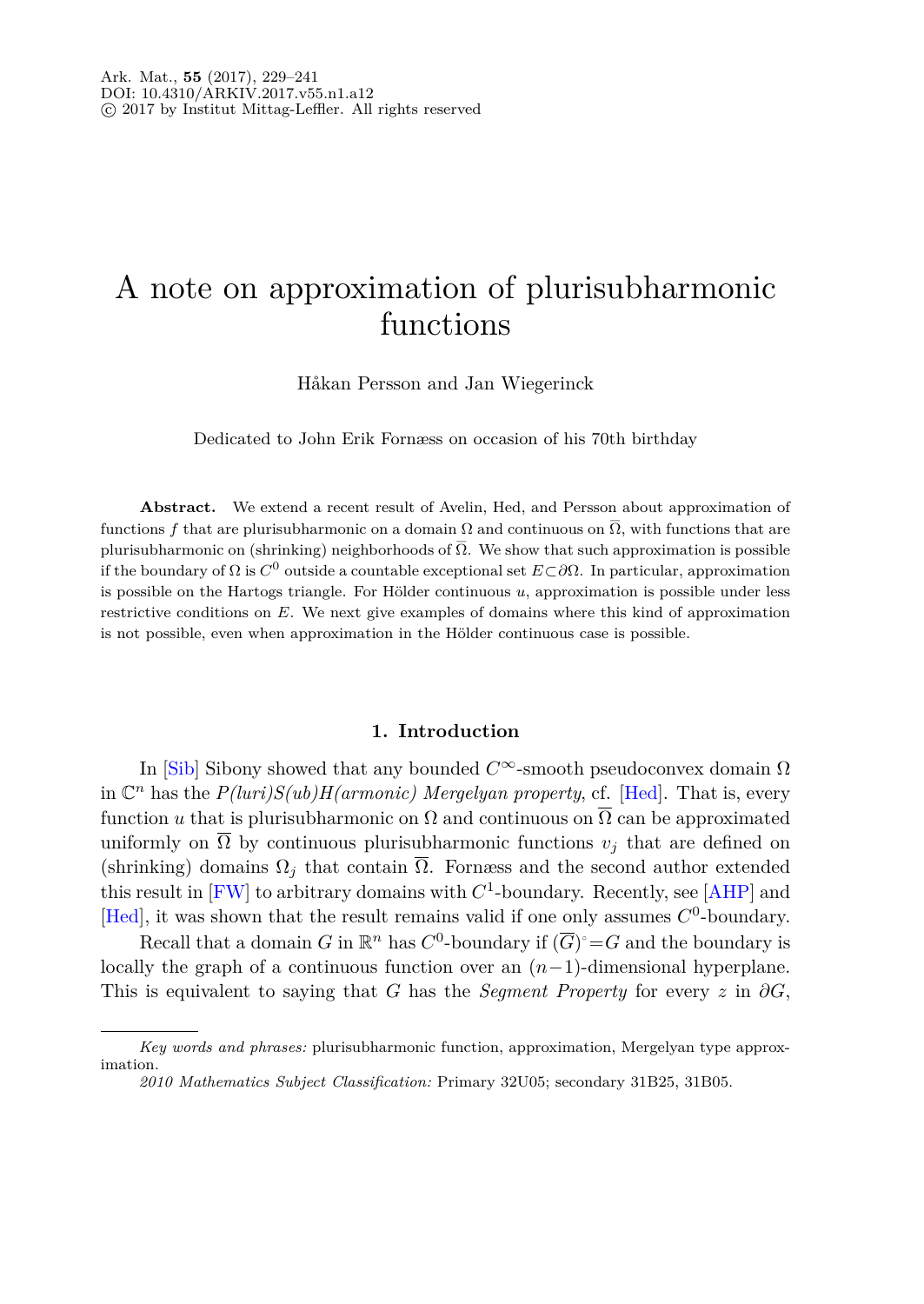cf. [\[AHP\]](#page-11-1), [\[Fra\]](#page-11-2) and [\[Hed](#page-12-1)], i.e., there exists a neighborhood *U* of *z* and a vector *<sup>w</sup>*∈R*<sup>n</sup>* such that

 $U \cap \overline{G} + tw \subset G$ , for all  $0 < t < 1$ .

For an arbitrary domain in *G* we will call  $z \in \partial G$  a  $C^0$ -boundary point if *G* has the Segment Property at  $z$ . The  $C^0$ -boundary points form a relative open subset of *∂G*.

Let  $\Delta$  be the unit disc in C. In [\[Hed\]](#page-12-1) it is observed that the domain  $\Delta \setminus$ [−1*/*2*,* 1*/*2] does not have the PSH-Mergelyan property. The natural setting to study this kind of approximation problem, however, is the case where  $\Omega$  is a fat domain, i.e.  $\Omega = (\overline{\Omega})^o$ . For domains in  $\mathbb C$  (and in fact  $\mathbb R^n$ ) results from classical potential theory give precise criteria for "Mergelyan type" approximation with *harmonic* and *subharmonic* functions. For harmonic functions, this goes already back to Keldysh, [\[Kel](#page-12-2)], and Deny, [\[Den](#page-11-3)], see also [\[ArGa\]](#page-11-4), [\[Gar](#page-11-5)] and [\[Hedb\]](#page-12-3). We recall the result in Section [4,](#page-9-0) where we give several examples of domains where the PSH-Mergelyan property does not hold.

There is a big gap between the counterexamples in  $\mathbb C$  and domains with  $C^0$ -boundary. It is a natural question whether the Hartogs triangle,  $R = \{(z, w):$  $0 \le |z| \le |w| \le 1$  has the PSH-Mergelyan property, as it is known that R does not have the Mergelyan property for holomorphic functions. As the main result of this note, however, we will prove the following theorem.

**Theorem [2.3.](#page-3-0)** *Bounded domains in*  $\mathbb{C}^n$  *of which the boundary is*  $C^0$  *with the possible exception of a countable set of boundary points, have the PSH-Mergelyan property.*

In particular this shows that the Hartogs triangle has the PSH-Mergelyan property.

In Section [3,](#page-4-0) we study uncountable exceptional sets and show that when extra assumptions are made on the modulus of continuity of the approximand, the result of Theorem [2.3](#page-3-0) can be extended to certain uncountable sets. In Section [4,](#page-9-0) we give several examples showing the difficulty of characterising the PSH-Mergelyan property. We also make some comparisons to the classical problem of (sub-) harmonic approximation and to approximation involving Hölder continuous functions.

### **2. Approximation of plurisubharmonic functions**

Let PSH( $\Omega$ ) denote the plurisubharmonic functions on  $\Omega$  and PSH( $\overline{\Omega}$ ) the functions that are uniform limits of plurisubharmonic functions defined on (shrinking) neighborhoods of  $\overline{\Omega}$ . Let  $B(a, r) \subset \mathbb{C}^n$  denote the ball with center *a* and radius *r*.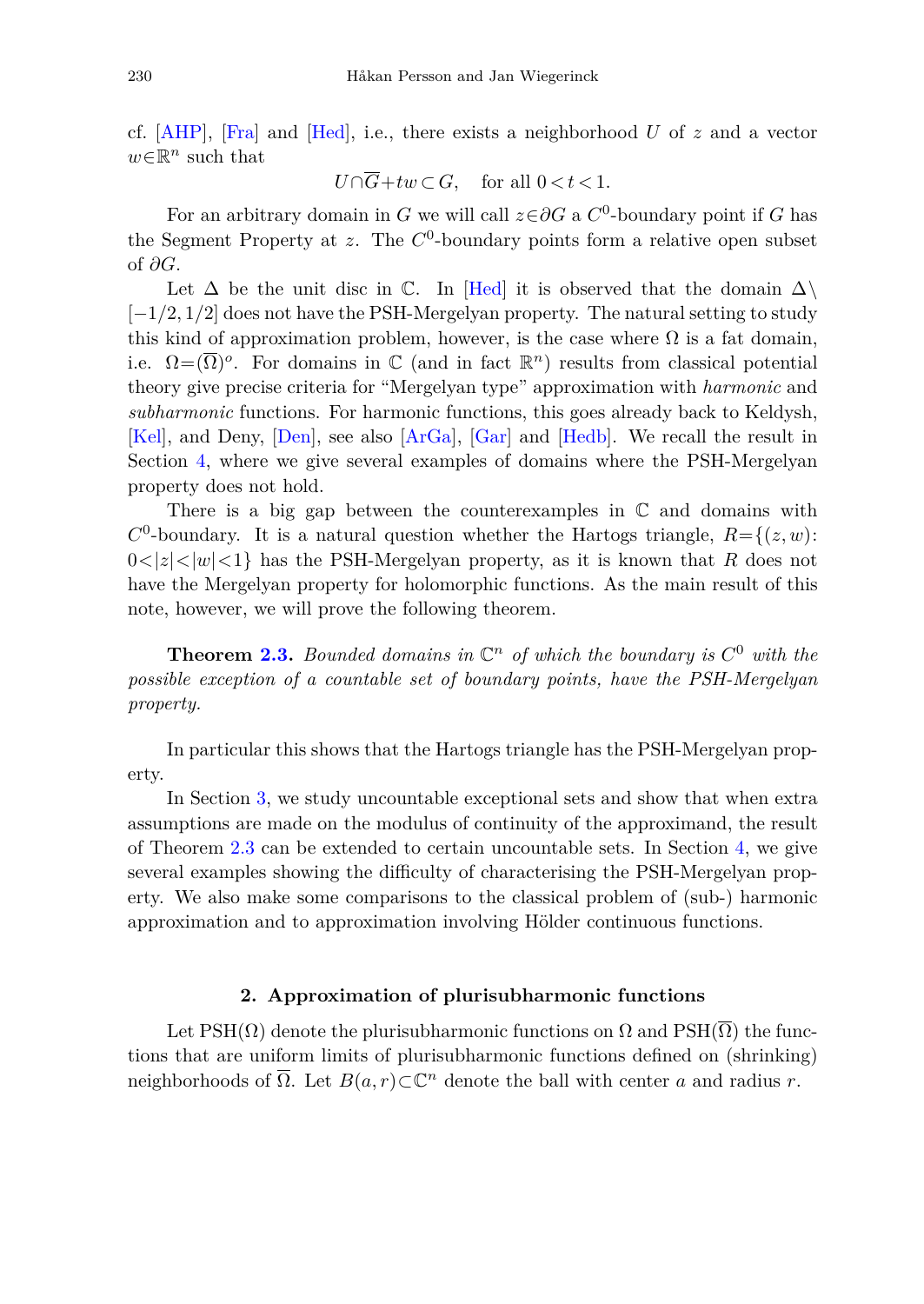For the reader's convenience, we recall the familiar definition of modulus of continuity.

*Definition* 2.1. Suppose that *u* is a function defined on the set *X*. A function  $\omega$ :[0*,*∞]→[0*,*∞] is called a *modulus of continuity* for *u* if

$$
|u(z)-u(w)| \le \omega(|z-w|), \quad \forall z, w \in X.
$$

<span id="page-2-0"></span>**Lemma 2.2.** Let *D* be a bounded domain in  $\mathbb{C}^n$  and let *u* be in  $\text{PSH}(D) \cap C(\overline{D})$ with modulus of continuity  $\omega$ . Let  $a \in \partial D$ . For every small  $\varepsilon > 0$  there exists a function  $v \in \text{PSH}(D) \cup B(a, \varepsilon)$  that is continuous on  $\overline{D \cup B(a, \varepsilon)}$  and satisfies

$$
\sup_{\overline{D}} |u-v| \le 4\omega \Big( \text{diam}(D)^{2/3} \varepsilon^{1/3} \Big).
$$

*Proof.* Without loss of generality, assume that *a* is the origin and that  $u(0)=0$ . Let  $\eta = \text{diam}(D)^{2/3} \varepsilon^{1/3}$ , and

$$
\alpha = 6\omega(\eta) \Big( \log(\text{diam}(D)/\varepsilon) \Big)^{-1}.
$$

For  $z \in \overline{D}$ , define

$$
v(z) = \begin{cases} \max\{u(z) + \alpha \log |z/\eta|, -2\omega(\eta)\}, & \text{if } |z| \le \eta; \\ u(z) + \alpha \log |z/\eta|, & \text{if } |z| > \eta. \end{cases}
$$

Since  $u(z) + \alpha \log |z/\eta| \geq -\omega(\eta)$  for  $|z| = \eta$  it is obvious that  $v \in \text{PSH}(D) \cap C(\overline{D})$ . Furthermore, when  $|z| \leq \varepsilon$ ,

$$
u(z) + \alpha \log |z/\eta| \le \omega(\varepsilon) + \alpha \log(\varepsilon/\eta)
$$
  
=  $\omega(\varepsilon) + \frac{6\omega(\eta)}{\log(\operatorname{diam}(D)/\varepsilon)} \log(\varepsilon/\eta)$   
=  $\omega(\varepsilon) + \frac{6\omega(\eta)}{\log(\operatorname{diam}(D)/\varepsilon)} \log((\varepsilon/\operatorname{diam}(D))^{2/3})$   
 $\le \omega(\varepsilon) - 4\omega(\eta)$   
 $\le -3\omega(\eta),$ 

and hence  $v \equiv -2\omega(\eta)$  on  $D \cap B(a, \varepsilon)$ . Thus setting  $v \equiv -2\omega(\eta)$  extends v as a plurisubharmonic function to  $B(a, \varepsilon)$ . Furthermore, if  $\varepsilon$  is small and  $v(z)=u(z)+v(z)$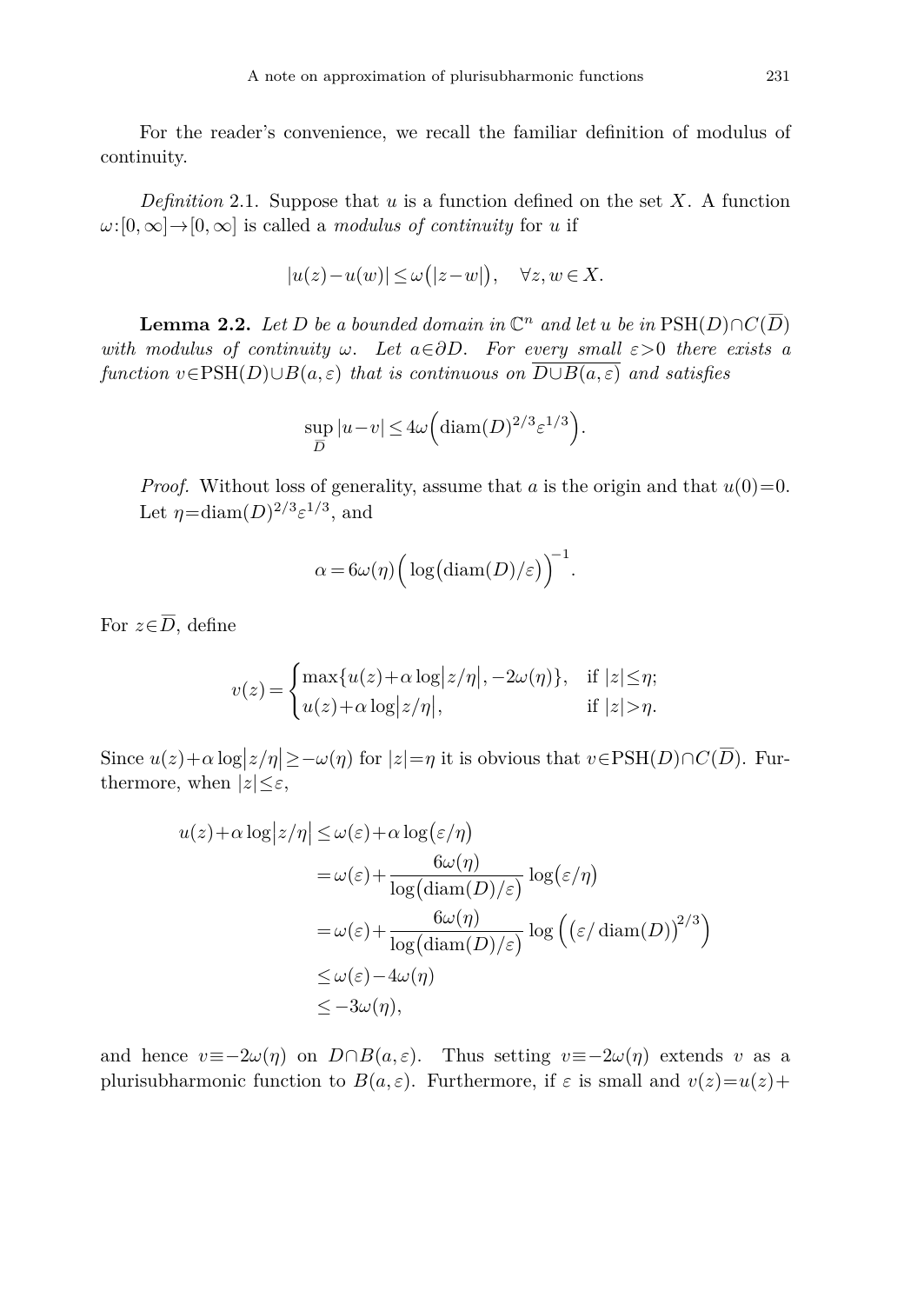$\alpha \log |z/\eta|$ , it follows that

$$
|u(z) - v(z)| \le \alpha \left| \log |z/\eta| \right|
$$
  
=  $\alpha \left| \log |z| - \frac{2}{3} \log(\text{diam}(D)) - \frac{\log(\varepsilon)}{3} \right|$   
 $\le \frac{2\alpha}{3} \left| \log(\text{diam}(D)) - \log(\varepsilon) \right|$   
=  $4\omega(\eta) = 4\omega \left( \text{diam}(D)^{2/3} \varepsilon^{1/3} \right)$ 

and if  $v(z) = -2\omega(\eta)$ , it follows that

$$
|u(z)-v(z)| \le \omega(\eta) + 2\omega(\eta)
$$
  
=  $3\omega \left(\text{diam}(D)^{2/3} \varepsilon^{1/3}\right)$ .  $\square$ 

<span id="page-3-0"></span>**Theorem 2.3.** Let  $\Omega$  be a bounded domain in  $\mathbb{C}^n$ . Suppose that  $\Omega$  has  $C^0$ boundary except at a countable set of boundary points  $K$ . Then  $\Omega$  has the PSH-Mergelyan property.

*Proof.* Because the set of *C*<sup>0</sup>-boundary points is open, *K* is compact. Let  $u \in PSH(\Omega) \cap C(\overline{\Omega})$  and let  $K = \{a_1, a_2, ...\}$ . Let  $\varepsilon > 0$ . We apply Lemma [2.2](#page-2-0) on a subsequence  $(a_{n_i})$  of K as follows. Applying the lemma to  $a_{n_1}=a_1$  we find a ball  $B_1 = B(a_{n_1}, r_1)$  and a continuous function  $v_1$  defined on the closure of  $\Omega_1 =$  $\Omega \cup B_1$  that is plurisubharmonic on  $\Omega_1$  such that  $|v_1-u|\leqslant \varepsilon/2$  on  $\overline{\Omega}$  and such that *K*∩ $\partial B_1 = \emptyset$ .

Let  $a_{n_2}$  be the first element of *K* that is not in  $B_1$ . Then  $a_{n_2} \notin \overline{B_1}$  and applying the lemma gives us a ball  $B_2$  about  $a_{n_2}$  and a continuous function  $v_2$  defined on the closure of  $\Omega_2 = \Omega_1 \cup B_2$  that is plurisubharmonic on  $\Omega_2$  and satisfies  $|v_1-v_2| \leq 2^{-2} \varepsilon$ on  $\overline{\Omega_1}$  and such that  $\overline{B_2} \cap \overline{B_1} = \emptyset$  and  $K \cap \partial B_2 = \emptyset$ .

We continue in this fashion and obtain a sequence of balls  $B_j$ , and continuous functions  $v_j$ , which are defined on the closure of  $\Omega_j = \Omega \cup \bigcup_{i=1}^{j} B_i$  and plurisubharmonic on  $\Omega_j$ , such that  $|v_{j-1}-v_j| < 2^{-j}\varepsilon$  on  $\Omega_j$ ,  $K \subset \cup_j B_j$  and  $\overline{B_i} \cap \overline{B_j} = \varnothing$  for *i*≠*j*. Because *K* is compact, this sequence is finite,  $K \subset \bigcup_{j=1}^{N} B_j$  for some  $N > 0$ . The function  $v_N$  is defined and plurisubharmonic on  $\Omega_N$  and  $|v_N - u| < \varepsilon$  on  $\overline{\Omega}$ . We will use Gauthier's Localization Theorem, see [\[Gau](#page-12-4)], also cf. [\[Hed](#page-12-1)], Chapter 5, which states that  $f \in C(\overline{\Omega}) \cap \text{PSH}(\overline{\Omega})$  if and only if for every  $z_0 \in \overline{\Omega}$  there is an open set *U* containing  $z_0$  such that  $f \in C(\overline{\Omega \cap U}) \cap \text{PSH}(\overline{\Omega \cap U})$ . We apply this to  $v_N$ . For  $z_0 \in \overline{\Omega} \cap B(a_j, r_j)$  or  $z_0 \in \Omega$  this is immediate. If  $z_0 \in \partial \Omega \setminus \cup_j B(a_j, r_j)$  then  $\Omega$  has by assumption the segment property at  $z_0$ . Then there exists a neighborhood *U* of  $z_0$ and a vector  $w \in \mathbb{C}^n$  such that

$$
U \cap \overline{\Omega} + tw \subset \Omega, \quad \text{for all } 0 < t < 1.
$$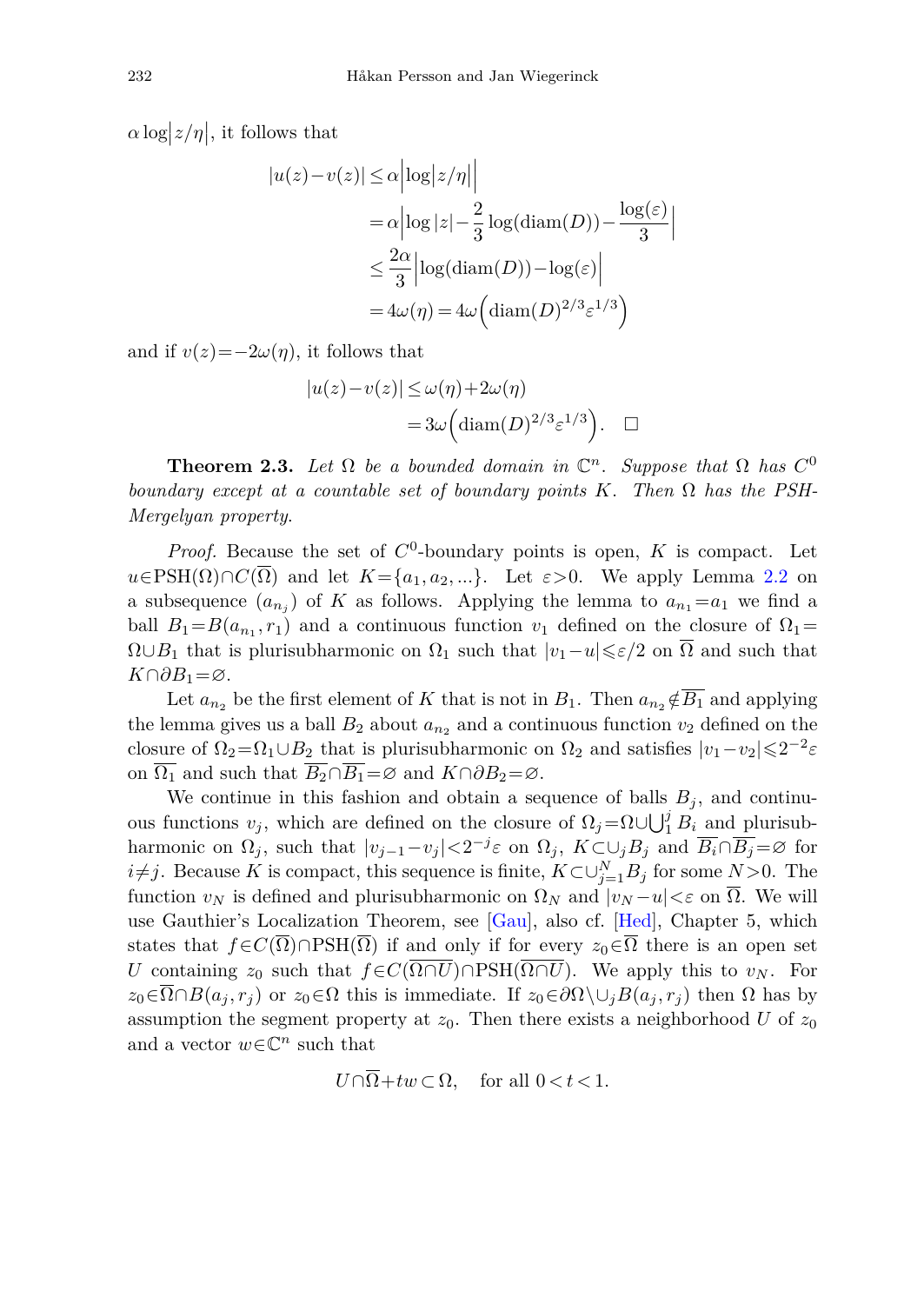Fix a ball  $B(z, r)$  that is compactly contained in *U*. Then the functions  $v_t$  defined by  $v_t(z) = v_N(z+tw)$ , which are defined on neighborhoods of  $\overline{\Omega} \cap B(z_0, r)$ , approximate *v<sub>N</sub>* uniformly on  $\overline{\Omega} \cap B(z, r)$  when  $t \downarrow 0$ . The conclusion is that *v<sub>N</sub>*, and hence also *u*, belongs to  $C(\Omega) \cap \mathrm{PSH}(\Omega)$ .  $\Box$ 

*Remark* 2.4. Note that this proof also gives a proof of the PSH-Mergelyan property for  $C^0$ -domains. It is shorter, because of Gauthier's theorem, but essentially not different from the proof in [\[AHP](#page-11-1)].

### **3. Approximation of Hölder continuous PSH functions**

<span id="page-4-0"></span>In many practical cases when working with plurisubharmonic functions, one has some extra quantitative information about the modulus of continuity (see for example [\[DF](#page-11-6)] and [\[Sic\]](#page-12-5)). In such cases we can extend the results of Theorem [2.3](#page-3-0) to certain uncountable exceptional sets. In order to describe those sets, we need the following definition.

*Definition* 3.1. Let  $C>1$  and  $\varphi:\mathbb{R}^+\to\mathbb{R}^+$ . The set *K* satisfies  $PS(C,\varphi)$  (*K* is said to be *C-proportionally well separated of negligible*  $\varphi$ -measure), if for each  $\varepsilon > 0$ there exists a set of balls  $\mathcal{F} = \{B(z_j, r_j)\}\$  satisfying the following properties:

 $(1)$  F covers K;

 $(2)$  F is proportionally *C*-separated in the sense that

$$
B(z_j, r_j) \cap B(z_k, Cr_k) = \varnothing, \text{ for all } j \neq k;
$$

(3)

$$
\sum_{j=1}^{\infty} \varphi(r_j) < \varepsilon.
$$

*Remark* 3.2. Note that if *K* satisfies  $PS(C, \varphi)$ , then its generalized Hausdorff measure equals zero,  $\Lambda_{\varphi}(K)=0$ .

<span id="page-4-1"></span>*Example* 3.3. Let  $\mathbf{s} = \{s_1, s_2, ...\}$  be a sequence of positive numbers  $0 < s_j < 1$ . Let  $I_0$  be a closed interval in R and  $C(s_1)$  be  $I_0 \setminus J_1$  where  $J_1$  is an open interval about the center of  $I_0$  of length  $(1-s_1)|I_0|$ . Proceeding by induction,  $C(s_1, ..., s_n)$  is obtained by removing from each closed interval *I* in  $C(s_1, ..., s_{n-1})$  an open interval of length (1−*sn*)|*I*| about the center of *I*. The generalized Cantor set *C*(**s**) is now defined as follows.

$$
C(\mathbf{s}) = \bigcap_{n \geqslant 1} C(s_1, \dots s_n).
$$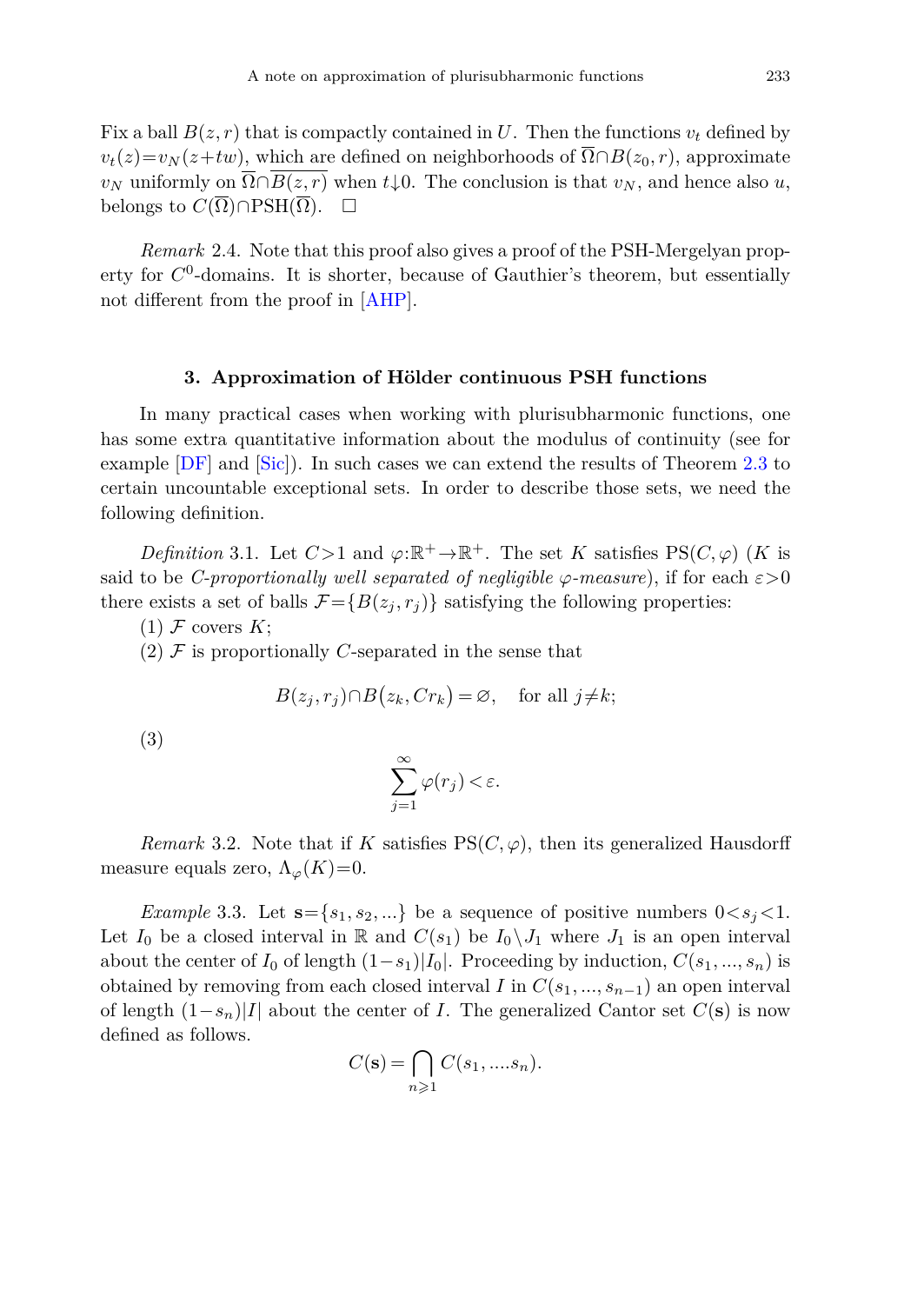It is well known that *C*(**s**) is homeomorphic to the standard Cantor set, and that its capacity is positive if and only if

<span id="page-5-0"></span>
$$
\sum_{n=1}^{\infty} \frac{\log s_n}{2^n} < \infty,
$$

cf. [\[Nev](#page-12-6)] and [\[Ran](#page-12-7)].

Now take **s**= $\{2^{-n}\}_{n=1}^{\infty}$ . Then since [\(3.1\)](#page-5-0) is satisfied,  $C(\mathbf{s})$  has positive capacity. We claim that for every  $\delta > 0$  the set  $C(\mathbf{s})$  satisfies  $PS(\varphi, C)$  for every  $C$  and  $\varphi(s) = s^{\delta}$ .

Indeed, note that  $C(2^{-1}, \ldots 2^{-N})$  consists of 2<sup>*N*</sup> intervals of length  $L_N =$  $\prod_{1}^{N} (s_j/2) = 2^{-N(N+3)/2}$ . Each of these intervals can be covered by an interval with the same midpoint and radius  $r_N = L_N$ . Thus  $C(\mathbf{s}) \subset C(2^{-1}, \ldots 2^{-N})$  is covered by  $2^N$  intervals  $I_j$  of radius  $r_N$ . The distance between  $I_j$  and  $CI_k$  is smallest when  $I_j$ and  $I_k$  belong to the same interval in  $C(2^{-1}, ... 2^{-(N-1)})$ . This distance then equals

$$
L_{N-1} - (2+C)r_N = L_{N-1} - (2+C)2^{-N-1}L_{N-1},
$$

which is positive if  $C < 2^{N+1}-2$ .

For fixed *δ>*0

<span id="page-5-1"></span>
$$
\sum_{j=1}^{\infty} r_j^{\delta} = 2^N \left( 2^{(-N(N+3))/2} \right)^{\delta} \le 2^{N - \delta(N^2 + 3N)/2},
$$

which tends to 0 if  $N \rightarrow \infty$ .

The following example shows that it might be hard to give sufficient criteria for sets to be proportionally separated.

*Example* 3.4. The set  $X \subset \mathbb{R}$  defined by  $X = \{1/j : j \in \mathbb{N}\}\$  satisfies Property  $PS(C, \varphi)$  with  $C=2$  and  $\varphi(t)=t^{\alpha}$  for all  $\alpha > 0$ . On the other hand the set  $Y=X\cup\{0\}$ does not satisfy Property PS $(C, t^{\alpha})$  for any  $C > 1$  and  $\alpha$ .

We are now ready to state and prove the main result of this section.

**Theorem 3.5.** Suppose that  $D \subset \mathbb{C}^n$  is a bounded domain and that  $u \in$  $PSH(D) \cap C(\overline{D})$ , with a concave modulus of continuity *ω*. Suppose also that there is a set  $E \subset \partial D$  such that each  $z \in \partial \Omega \setminus E$  has a neighborhood  $U \subset \mathbb{C}^n$  such that  $u ∈ PSH(\overline{U \cap D})$ .

If *E* satisfies  $PS(C, \varphi)$  with  $\varphi(t) = \omega(t) \log(1/t)$ , then  $u \in PSH(\overline{D})$ .

*Remark* 3.6. Since Ω is compact and *u* is continuous, *u* admits *at least* one concave modulus of continuity.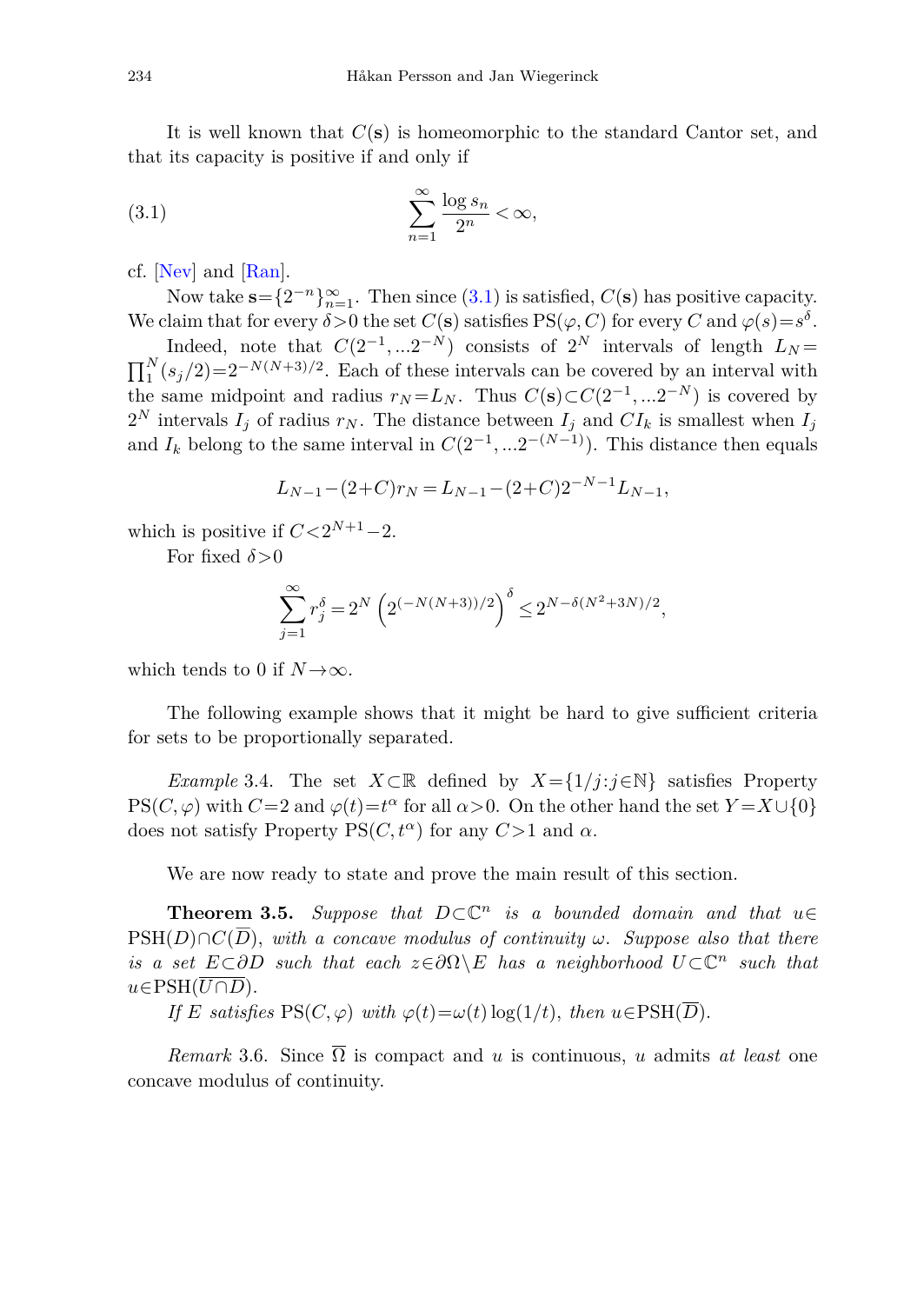*Remark* 3.7. One might wonder if the assumption on the modulus of continuity is necessary, or just a consequence of our method of proof. Although we don't know that this condition is sharp, Example [4.3](#page-10-0) of the subsequent section shows that some condition on the modulus of continuity is necessary for the theorem to hold.

*Proof.* Without loss of generality, assume that  $\text{diam}(D)=1$ . For a fixed  $\varepsilon > 0$ , let  ${B(z_j, r_j)}_{j=1}^N$  be a covering of *K* satisfying

$$
\sum_{j=1}^{N} \omega(r_j) \log(1/r_j) \le \varepsilon,
$$

such that  $B(z_j, r_j) \cap B(z_k, Cr_k) = \emptyset$  for all  $j \neq k$  and some  $1 < C < 2$ .

Now let

$$
v_j(z) = \begin{cases} \max\{u(z) + \frac{2}{\log(C)}\omega(Cr_j)\log\left|\frac{z-z_j}{Cr_j}\right|, u(z_j) - \omega(Cr_j)\}, & \text{if } |z-z_j| \le Cr_j; \\ u(z) + \frac{2}{\log(C)}\omega(Cr_j)\log\left|\frac{z-z_j}{Cr_j}\right|, & \text{if } |z-z_j| > Cr_j. \end{cases}
$$

If  $|z-z_j|=Cr_j$ , it follows that

$$
u(z) + 2\omega(Cr_j) \log \left| \frac{z - z_j}{Cr_j} \right| \ge u(z_j) - \omega(Cr_j),
$$

and therefore it follows by the usual gluing argument that  $v \in \text{PSH}(D) \cap C(\overline{D})$ . Furthermore, when  $|z-z_j| \leq r_j$ ,

$$
u(z) + \frac{2}{\log(C)} \omega(Cr_j) \log \left| \frac{z - z_j}{Cr_j} \right| \le u(z_j) + \omega(r_j) + \frac{2}{\log(C)} \omega(Cr_j) \log(r_j/(Cr_j))
$$
  
=  $u(z_j) + \omega(r_j) - \frac{2}{\log(C)} \omega(Cr_j) \log(C)$   
 $\le u(z_j) - \omega(Cr_j),$ 

and hence  $v_j$  is constant on  $D \cap B(z_j, r_j)$ . Thus  $v_j$  can be trivially plurisubharmonically extended to  $D \cup B(z_i, r_i)$ .

Now let

$$
\tilde{v}_j(z) = v_j(z) + \frac{2}{\log(C)} \sum_{k \neq j} \omega(Cr_k) \log \left| \frac{z - z_k}{Cr_k} \right|,
$$

and define

$$
v(z) = \max\{\tilde{v}_j(z) : 1 \le j \le N\}.
$$

We now want to show that  $v(z) = \tilde{v}_j(z)$  when  $|z - z_j| < Cr_j$ , which will imply that *v* admits a plurisubharmonic extension to  $D \cup B(z_j, r_j)$ . For this, suppose that  $|z-\rangle$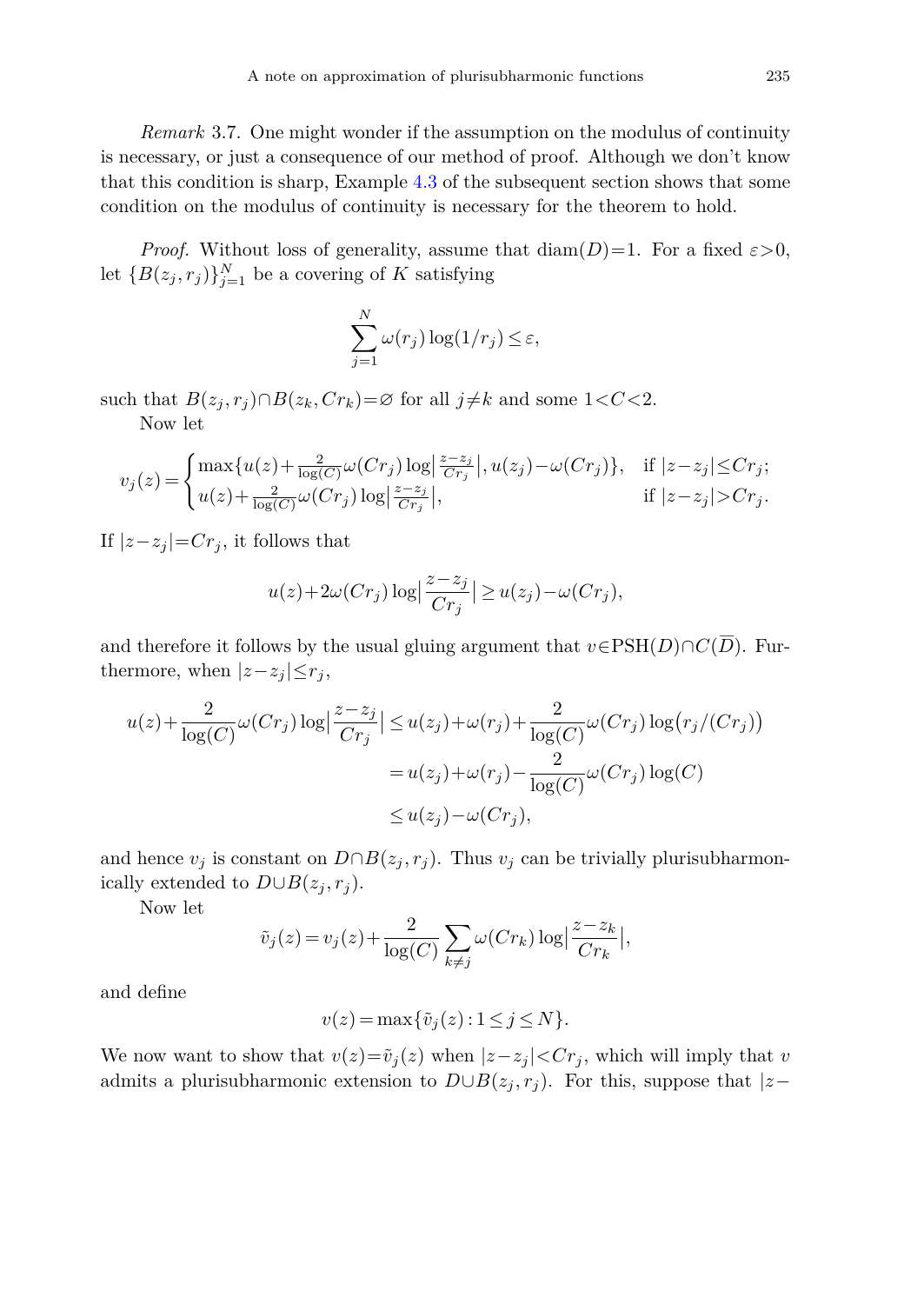*z*<sub>*j*</sub> |  $\lt$ *Cr*<sup>*j*</sup> and let *k*≠*j* be arbitrary. Then it follows from the fact that *B*(*z*<sub>*j*</sub>, *Cr*<sub>*j*</sub>)∩  $B(z_k, Cr_k)=\emptyset$ , that

$$
\tilde{v}_k(z) = u(z) + \frac{2}{\log(C)} \sum_{k=1}^N \omega(Cr_k) \log \left| \frac{z - z_k}{Cr_k} \right|
$$
  

$$
\leq v_j(z) + \frac{2}{\log(C)} \sum_{k \neq j} \omega(Cr_k) \log \left| \frac{z - z_k}{Cr_k} \right|
$$
  

$$
= \tilde{v}_j(z).
$$

To see that *v* approximates *u*, we consider two different cases.

*Case* 1.

$$
z \in \Omega \cap \bigcup_{j=1}^N B(z_j, Cr_j).
$$

Suppose that  $z \in B(z_j, Cr_j)$  for some  $j=1...N$ . Then it was earlier demonstrated that

$$
v(z) = v_j(z) + \frac{2}{\log(C)} \sum_{k \neq j} \omega(Cr_k) \log \left| \frac{z - z_k}{Cr_k} \right|.
$$

There are now two possibilities.

*Case* 1.1. If

$$
v_j(z) = u(z) + \frac{2}{\log(C)} \omega(Cr_j) \log \left| \frac{z - z_j}{Cr_j} \right|,
$$

then  $r_j \le |z - z_j| \le Cr_j$  and hence  $\log \left| \frac{z - z_\ell}{Cr_\ell} \right|$  is negative for  $\ell = j$  and positive for all other  $\ell$ . Keeping this in mind and that  $\text{diam}(D) < 1$ , we see that

$$
\tilde{v}_j(z) - u(z) = \frac{2}{\log(C)} \sum_{k=1}^N \omega(Cr_k) \log \left| \frac{z - z_k}{Cr_k} \right|
$$
  
\n
$$
\leq \frac{2}{\log(C)} \sum_{k \neq j} \omega(Cr_k) \log \left( \frac{1}{Cr_k} \right)
$$
  
\n
$$
\leq \frac{2}{\log(C)} \sum_{k \neq j} \omega(Cr_k) \log \left( \frac{1}{r_k} \right)
$$
  
\n
$$
\leq \frac{2C}{\log(C)} \sum_{k \neq j} \omega(r_k) \log \left( \frac{1}{r_k} \right)
$$
  
\n
$$
\leq \frac{2C}{\log(C)} \varepsilon,
$$

where we in the second to last inequality have used the fact that  $\omega$  is concave.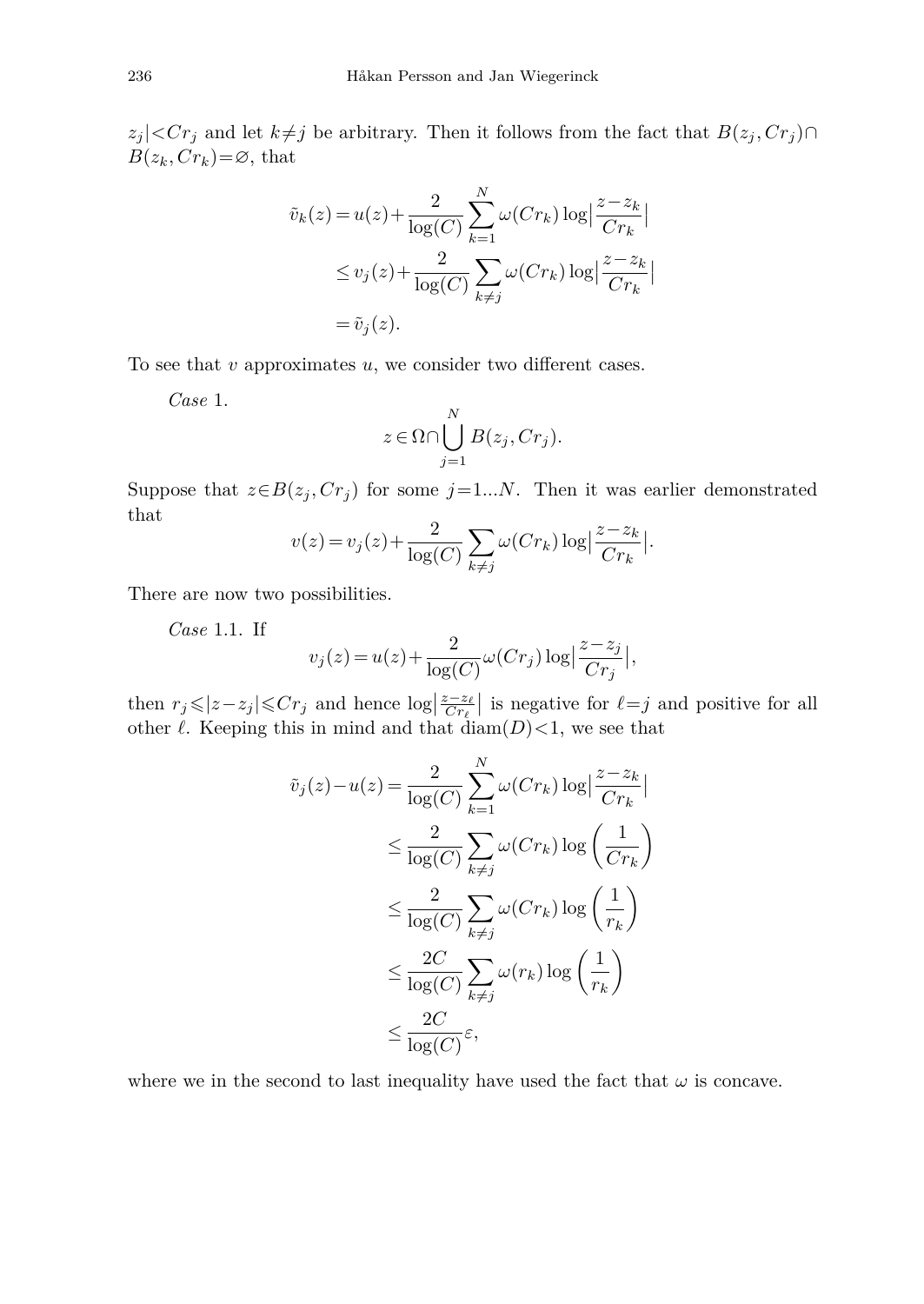On the other hand, it also holds that

$$
\tilde{v}_j(z) - u(z) = \frac{2}{\log(C)} \sum_{k=1}^N \omega(Cr_k) \log \left| \frac{z - z_k}{Cr_k} \right|
$$
  
\n
$$
\geq \frac{2}{\log(C)} \omega(Cr_j) \log \left| \frac{z - z_j}{Cr_j} \right|
$$
  
\n
$$
\geq \frac{2}{\log(C)} \omega(Cr_j) \log \left( \frac{1}{C} \right)
$$
  
\n
$$
= -2\omega(Cr_j) \geq -2C\omega(r_j) \geq -4\varepsilon.
$$

*Case* 1.2. If  $v_j(z) = u(z_j) - \omega(Cr_j)$ , it similarly follows that

$$
u(z) - \tilde{v}_j(z) \le u(z) - u(z_j) + \omega(Cr_j) - \frac{2}{\log(C)} \sum_{k \ne j} \omega(Cr_k) \log \left| \frac{z - z_k}{Cr_k} \right|
$$
  

$$
\le 2\omega(Cr_j) \le 2C\varepsilon,
$$

and

$$
\tilde{v}_j(z) - u(z) \le u(z_j) - u(z) - \omega(Cr_j) + \frac{2}{\log(C)} \sum_{k \ne j} \omega(Cr_k) \log \left| \frac{z - z_k}{Cr_k} \right|
$$
  

$$
\le \omega(Cr_j) - \omega(Cr_j) + \frac{2}{\log(C)} \sum_{k \ne j} \omega(Cr_k) \log(1/Cr_k)
$$
  

$$
\le \frac{2C}{\log(C)} \sum_{k \ne j} \omega(r_k) \log(1/r_k)
$$
  

$$
\le \frac{2C}{\log(C)} \varepsilon.
$$

*Case* 2.

$$
z \in \Omega \setminus \bigcup B(z_j, Cr_j).
$$

In this case note that now for all *j* it holds that  $v_j(z) = u(z) + \frac{2}{\log(C)} \omega(Cr_j) \log \left| \frac{z - z_j}{Cr_j} \right|$ . It follows similarly as above that

$$
|u(z) - \tilde{v}_j(z)| = \frac{2}{\log(C)} \sum_{k=1}^N \omega(Cr_k) \log \left| \frac{z - z_k}{Cr_k} \right|
$$
  

$$
\leq \frac{2C}{\log(C)} \sum_{k=1}^N \omega(r_k) \log \left( \frac{1}{r_k} \right)
$$
  

$$
\leq \frac{2C}{\log(C)} \varepsilon.
$$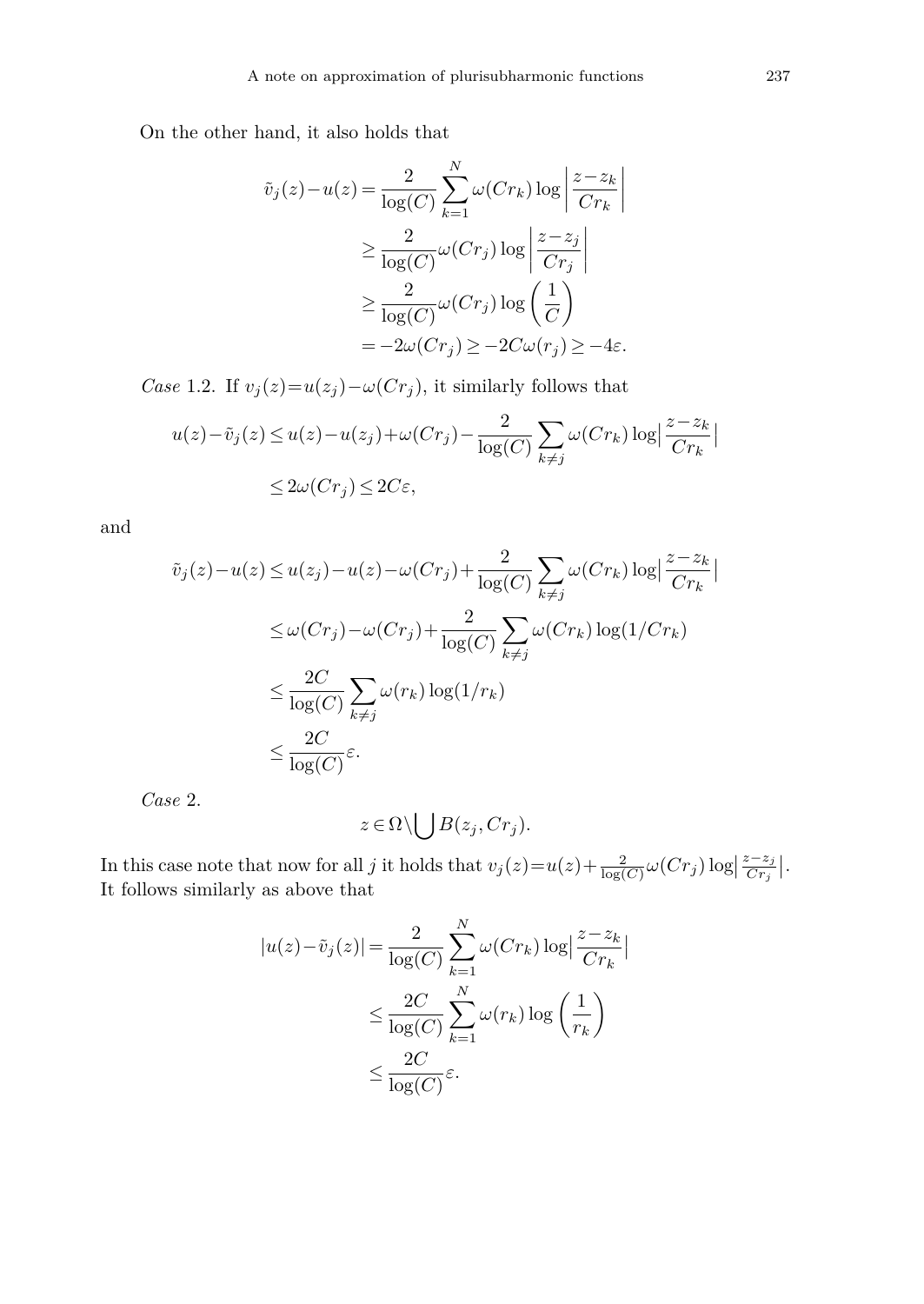We have thus shown that on  $\overline{\Omega}$ , *u* is a uniform limit of functions like *v*. To show that  $u \in \text{PSH}(\overline{D})$ , it therefore suffices to show that  $v \in \text{PSH}(\overline{D})$ . It follows from Gauthier's localization lemma, that it is enough to show that every *z*∈*∂D* has a neighborhood  $U_z$  such that  $v \in \text{PSH}(\overline{U_z \cap D})$ . For  $z \in \partial D \setminus K$ , this follows from the assumptions of the theorem and for  $z \in K$ , it follows by the construction that there is a neighborhood  $U_z$  of  $z$  where  $v$  is constant and hence trivially in  $\text{PSH}(U_z \cap D)$ .  $\Box$ 

#### **4. Domains without the Mergelyan property**

<span id="page-9-0"></span>The following result, which was mentioned in the introduction, goes back to Keldysh and Deny in case of harmonic functions and is in full generality a consequence of results by Bliedtner and Hansen, [\[BlHa](#page-11-7)], and cf. [\[Gar\]](#page-11-5). It reads as follows.

<span id="page-9-1"></span>**Theorem 4.1.** Let K be a compact subset of  $\mathbb{R}^n$ . The following are equivalent (1) Every function *u* that is continuous on K and (sub)harmonic on  $K^o$  can be uniformly approximated on *K* by functions that are (sub)harmonic on (shrinking) neighborhoods of *K*.

(2) The sets  $\mathbb{R}^n \setminus K$  and  $\mathbb{R}^n \setminus K^o$  are thin at the same points.

With this result, examples like the following have been constructed.

<span id="page-9-2"></span>*Example* 4.2. Let  $\{a_i\}$  be a sequence in  $\Delta \setminus [-1/2, 1/2]$ , such that  $\{a_i\} = \{a_i\} \cup$ [-1/2, 1/2]. Define  $c_j > 0$  sequentially such that  $h(z) = \sum_j c_j \log |z - a_j| > -1$  on  $[-1/2, 1/2]$ , and next  $r_j$  in such a way that  $h < -2$  if  $|z-a_j| < r_j$  and, moreover the discs  $\{|z-a_j| \leq r_j\}$  are disjoint. Then

$$
D = \Delta \backslash \overline{(\cup_j \{ |z-a_j|
$$

is a fat domain in  $\mathbb{C}$ ,  $K = \overline{D}$ , and  $K^o = D$  do not satisfy condition (2). In fact  $\mathbb{C}\backslash K = \bigcup_j \{|z - a_j| < r_j\}$  is thin at all points in  $[-1/2, 1/2]$ , but  $\mathbb{C}\backslash K^o$  is not. Hence *K* does not have the approximation property (1).

For completeness, and because Theorem [4.1](#page-9-1) was misunderstood in [\[HP](#page-12-8)] see also [\[Hed,](#page-12-1) chapter 6], we show directly that *D* is hyperconvex, but not *P*-hyperconvex, that is, *D* admits a bounded subharmonic exhaustion function *g*, but no such function belongs to  $PSH(\overline{D})$ . This corrects Remark 4.10 in [\[HP](#page-12-8)].

Observe that the domain *D* is regular for the Dirichlet problem, since it has no isolated boundary points. Denote by *F* the solution of the Dirichlet problem on *D* with boundary values  $|z|^2$  on  $\partial D$ . Then the function  $z \mapsto |z|^2 - F(z)$  is a bounded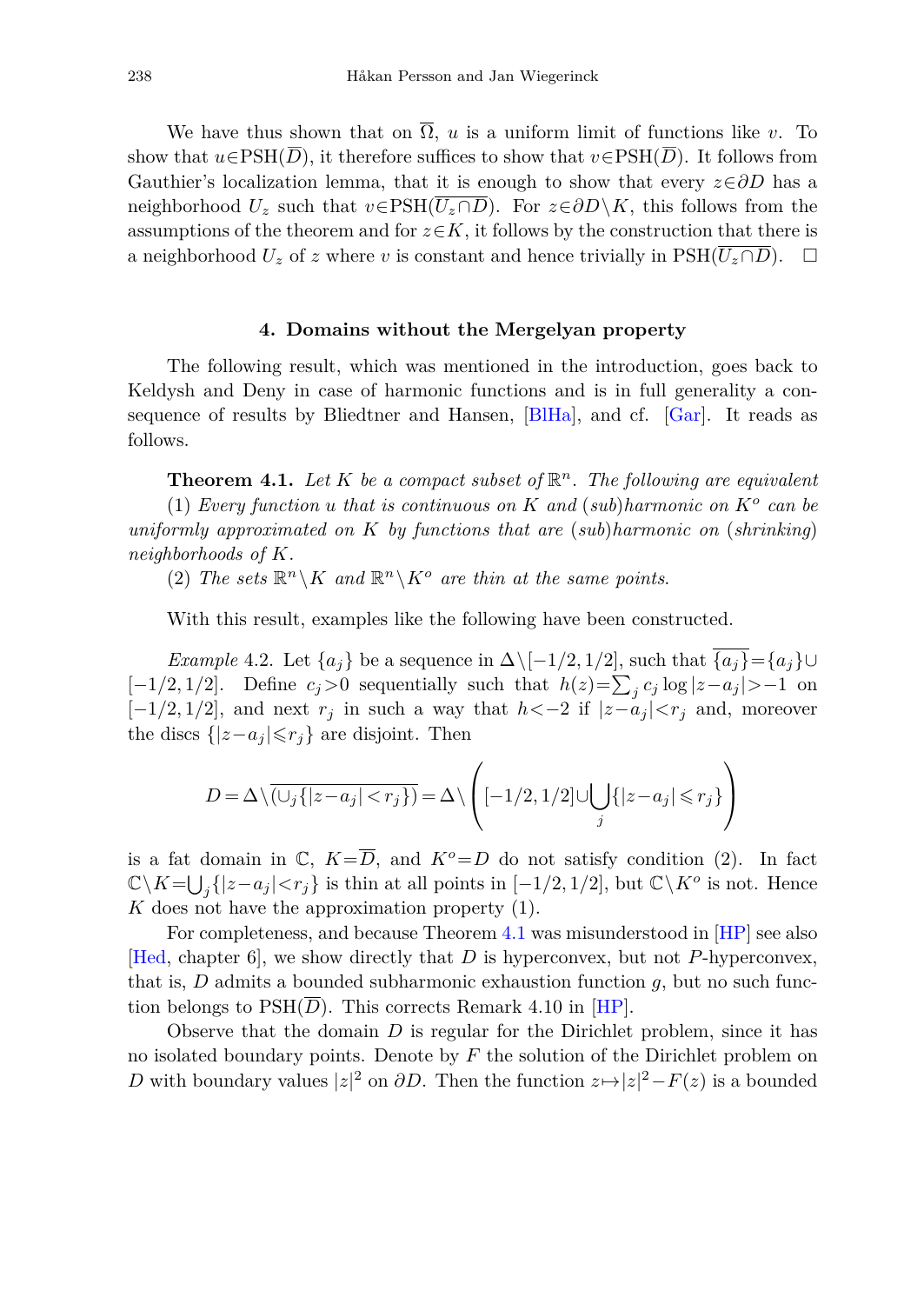subharmonic exhaustion function. To see that no bounded subharmonic exhaustion function *q* can be in  $PSH(K)$ , notice that  $[-1/2, 1/2]$  is contained in the fine interior of *K*, because  $[-1/2, 1/2] \subset \{h > -3/2\}$ , a finely open subset of *K*. Now if *g* were in PSH(*K*), *g* would be finely subharmonic on the fine interior of *K* as a uniform limit of subharmonic functions. But  $q=0$  on  $[-1/2, 1/2]$  and  $\leq 0$  on a fine neighborhood of *K*, which would contradict the *fine maximum principle*, cf. [\[Fug](#page-11-8), Theorem 12.6].

Observe that this also shows that *D* does not have the PSH-Mergelyan property either.

The example in [\[Hed\]](#page-12-1), mentioned in the introduction, can be adapted to show that even if the exceptional set *K* in the boundary is very small, the domain will in general not have the PSH-Mergelyan property.

<span id="page-10-0"></span>*Example* 4.3. (1) Let  $C = C(\mathbf{s})$  ( $\mathbf{s} = \{2^{-k}_{k\geq 1}\}\)$  in the interval  $[-1/2, 1/2]$  be the Cantor set of Example [3.3.](#page-4-1) We have seen that *C* has Hausdorff dimension 0 and positive capacity. Let  $\Delta$  be the open disc with radius 2 in  $\mathbb{C}$ , and let  $D = \Delta \setminus C$ . Then *D* is regular for the Dirichlet problem, and hence there exists a continuous function *u* on  $\Delta$  that is harmonic on *D* satisfying  $u|_{\{z\}=2}$  = 0 and  $u|_{C}=1$ . Observe that  $u \notin PSH(\overline{D}) \cap C(\overline{D})$  because of the maximum principle.

As *D* is a regular domain for the Dirichlet problem, it admits a bounded continuous subharmonic exhaustion function  $\psi$  with  $-1 \leq \psi \leq 0$ . We set

$$
\Omega=\{(z,w)\in D\times\mathbb{C}:|w|+\psi(z)<0\}.
$$

By its definition  $\Omega$  is hyperconvex and fat. It is  $C^0$  at all boundary points of the form  $(z, \psi(z)e^{i\theta})$ ,  $z \in D$ ,  $\theta \in [0, 2\pi)$ . The function *u*, now viewed as a function on  $\overline{\Omega}$ . is not in PSH $(\overline{\Omega}) \cap C(\overline{\Omega})$ , again because of the maximum principle.

In fact, the functions  $u$  and  $\psi$  in the example cannot even be approximated by subharmonic functions that are Hölder continuous on  $\Delta$ . Indeed, by a theorem of Sadullaev and Yarmetov, [\[SaYa\]](#page-12-9), such Hölder continuous functions would in fact be subharmonic on  $\Delta$ , again violating the maximum principle.

Similarly, we find that with  $\Omega$  and *u* as above, *u* is not a uniform limit on  $\overline{\Omega}$  of plurisubharmonic functions on  $\Omega$  that are Hölder continuous on  $\overline{\Omega}$ . On the other hand, by Theorem [3.5,](#page-5-1) every Hölder continuous function in  $PSH(\Omega)$  belongs to  $\text{PSH}(\Omega)$ .

In view of Theorem [4.1](#page-9-1) and Example [4.2](#page-9-2) one might hope that e.g. conditions like: *the sets*  $\mathbb{C}^n \setminus K$  *and*  $\mathbb{C}^n \setminus K^o$  *are (pluri-) thin at the same points*, or perhaps that *K*∩*L* has the PSH-Mergelyan property for all complex lines *L*, would be equivalent with the PSH-Mergelyan property. This is not the case.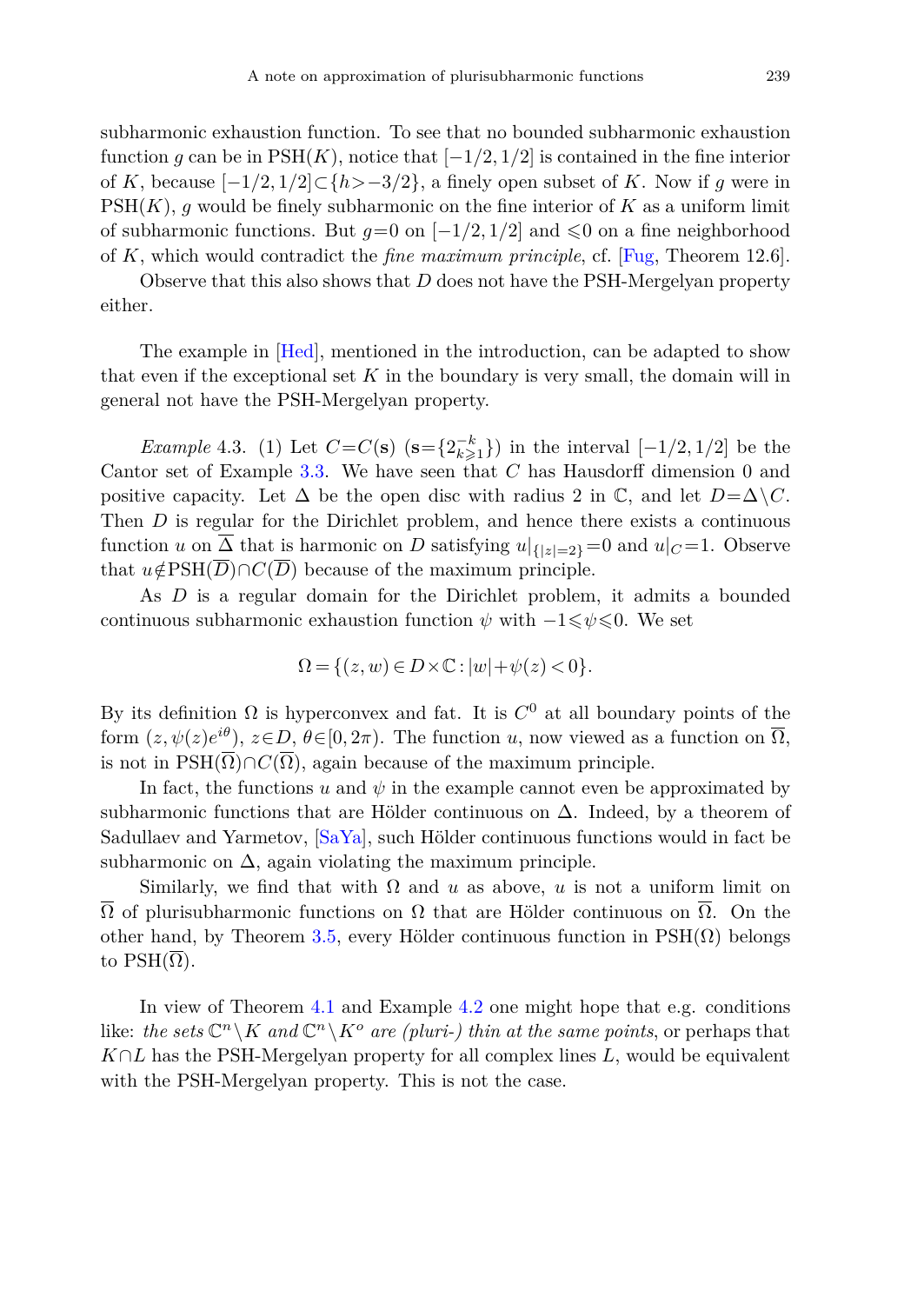*Example* 4.4. Let  $K = \{(z,w): z \in \overline{\Delta}, |w| \leq d(z, [-1/2, 1/2])\}$  then  $\mathbb{C}^2 \setminus K$  and  $\mathbb{C}^2 \setminus K$ *K<sup>o</sup>* are both thin and pluri-thin at points of *K<sup>o</sup>* and not thin or pluri-thin at other points of  $\mathbb{C}^2$ . For points in  $K\backslash K^o$  this follows from the Poincaré Zaremba Criterion: in such points *p* there exists an open solid cone of revolution with vertex *p* in  $\mathbb{C}^2 \backslash K$ , hence for a (pluri-) subharmonic function *h* defined in a neighborhood of *p* we have lim  $\sup_{z\to p,z\notin K} h(z) = h(p)$ . However, *K* does not have the PSH-Mergelyan property.

*Example* 4.5. Let  $\Omega$  be the domain of Example [4.3,](#page-10-0) we will write  $w=u+iv$ . and let  $\Omega = (\Omega \cup \{v > 0\}) \cap \{|z|^2 + |w|^2 < 3/2\}$ . Then  $\partial \Omega$  has  $C^0$  boundary. This is clear at boundary points  $(z, w)$  with  $w \neq 0$  and at boundary points belonging to  $\{|z|^2 + |w|^2 = 3/2\}$ . Define for  $z \in \Delta$  and  $|u| + \varphi(z) \leq 0$  the continuous function  $\psi$ :  $(z, u) \mapsto -\sqrt{\varphi^2(z) - u^2}$ . Then the part of the boundary where  $|z|^2 < 3/2$  and  $v \le 0$ is the graph  $(z, u+i\psi(z, u))$  over a suitable domain in  $D \times \mathbb{R}$ . Hence  $\Omega$  has the PSH-Mergelyan property, but its intersection with the line *w*=0 has not.

*Question* 4.6. With an eye to Example [4.3](#page-10-0) we ask the following. Suppose a domain  $\Omega$  has  $C^0$ -boundary, except for a compact set K in  $\partial\Omega$ . Suppose also that *K* is a polar subset of a 1-dimensional analytic variety *J*. Does  $\Omega$  have the PSH-Mergelyan property?

*Question* 4.7. Suppose that  $\Omega$  is a fat, bounded, contractible domain. Does  $\Omega$ have the PSH-Mergelyan property?

### **References**

- <span id="page-11-4"></span>[ArGa] Armitage, D. H. and Gardiner, S. J., *Classical Potential Theory*, Springer Monographs in Mathematics, Springer-Verlag London, Ltd., London, 2001.
- <span id="page-11-1"></span>[AHP] AVELIN, B., HED, L. and PERSSON, H., Approximation of plurisubharmonic functions, *Complex Var. Elliptic Equ.* **61** (2016), 23–28.
- <span id="page-11-7"></span>[BlHa] BLIEDTNER, J. and HANSEN, W., Simplicial cones in potential theory. II. Approximation theorems, *Invent. Math.* **46** (1978), 255–275.
- <span id="page-11-3"></span>[Den] Deny, J., Systèmes totaux de fonctions harmoniques, *Ann. Inst. Fourier (Grenoble)* **1** (1949, 1950), 103–113.
- <span id="page-11-6"></span>[DF] DIEDERICH, K. and FORNÆSS, J. E., Pseudoconvex domains: bounded strictly plurisubharmonic exhaustion functions, *Invent. Math.* **39** (1977), 129–141.
- <span id="page-11-0"></span>[FW] Fornæss, J. E. and Wiegerinck, J., Approximation of plurisubharmonic functions, *Ark. Mat.* **27** (1989), 257–272.
- <span id="page-11-2"></span>[Fra] Fraenkel, L. E., On regularity of the boundary in the theory of Sobolev spaces, *Proc. Lond. Math. Soc.* **39** (1979), 385–427.
- <span id="page-11-8"></span>[Fug] Fuglede, B., *Finely Harmonic Functions*, Springer LNM **289**, 1972.
- <span id="page-11-5"></span>[Gar] Gardiner, S. J., *Harmonic Approximation*, London Mathematical Society Lecture Note Series **221**, Cambridge University Press, Cambridge, 1995.